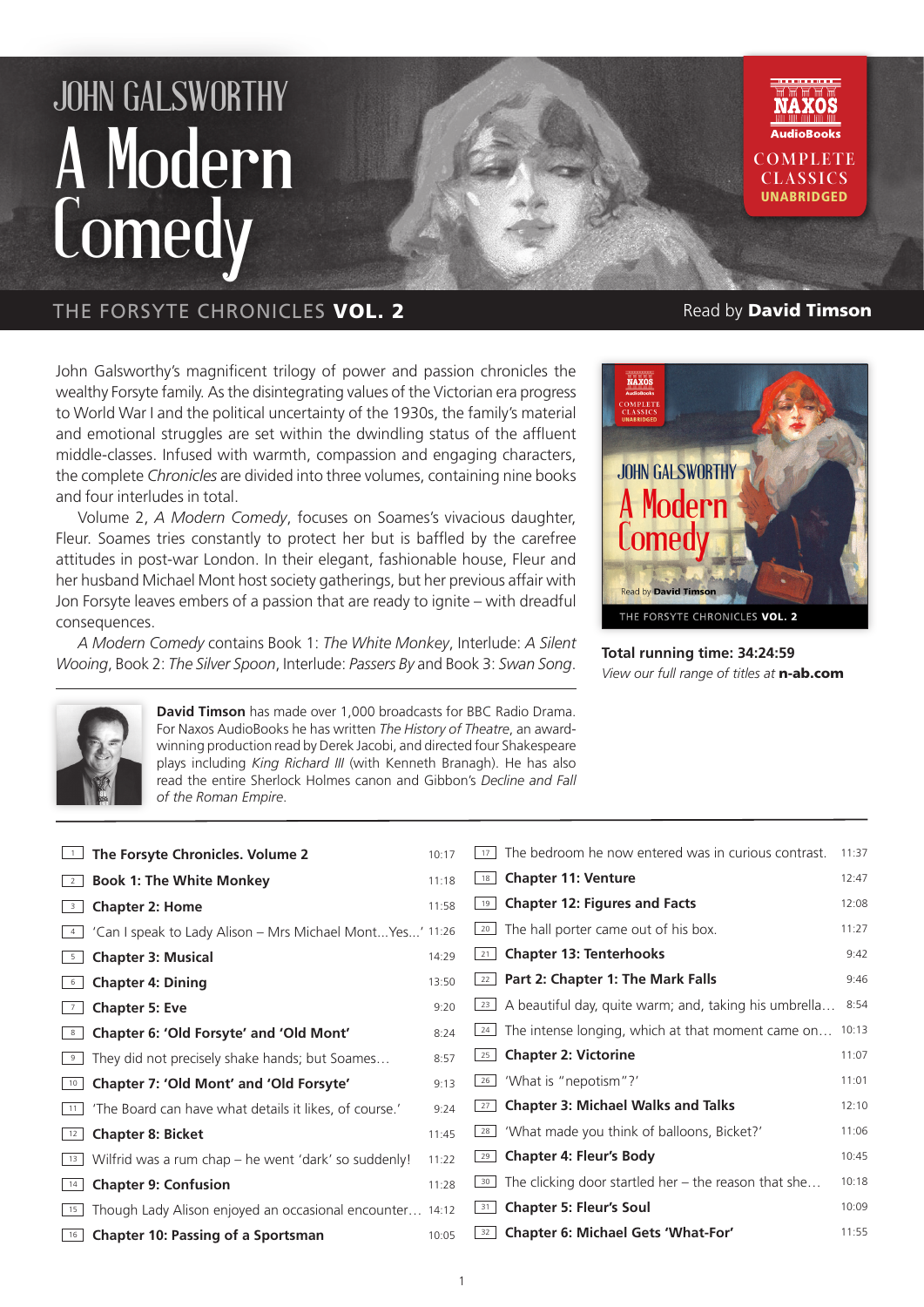|                    | A voice said: 'When will your father be up?'              | 10:12 | <b>Chapter 9: Poultry and Cats</b><br>80                           | 13:14 |
|--------------------|-----------------------------------------------------------|-------|--------------------------------------------------------------------|-------|
| 34                 | <b>Chapter 7: 'The Altogether'</b>                        | 7:41  | <b>Chapter 10: Frances Wilmot Reverses</b><br>81                   | 9:49  |
|                    | 35 Victorine saw him slide away behind a screen           | 8:28  | <b>Chapter 11: Soames Visits the Press</b><br>82                   | 7:17  |
| 36                 | <b>Chapter 8: Soames Takes the Matter Up</b>              | 9:34  | Two days later, picking up the Evening Sun at<br>83                | 8:07  |
| 37                 | The cab ground its way slowly past the lions              | 8:35  | <b>Chapter 12: Michael Muses</b><br>84                             | 12:26 |
| 38                 | <b>Chapter 9: Sleuth</b>                                  | 8:48  | Chapter 13: Inception of the Case<br>85                            | 8:58  |
| 39                 | A footman came in, looked at the fire, stood              | 7:37  | Marjorie Ferrar, in turn, scrutinized one who looked<br>86         | 11:53 |
| $\vert$ 40 $\vert$ | <b>Chapter 10: Face</b>                                   | 10:15 | <b>Chapter 14: Further Consideration</b><br>87                     | 9:20  |
| 41                 | <b>Chapter 11: Cocked Hat</b>                             | 13:01 | 'What evidence has she got to support those words?'<br>88          | 9:03  |
| 42                 | <b>Chapter 12: Going East</b>                             | 9:09  | 89 Part 2: Chapter 1: Michael Makes His Speech                     | 9:35  |
| 43                 | Part 3: Chapter 1: Bank Holiday                           | 8:23  | He could see that some members were actually<br>90                 | 7:04  |
| 44                 | 'My word!' murmured Victorine. 'Come on, Tony!'           | 7:13  | <b>Chapter 2: Results</b><br>91                                    | 10:34 |
| 45                 | <b>Chapter 2: Office Work</b>                             | 8:56  | In the House, after noting that MacGown was<br>92                  | 10:13 |
| 46                 | Victorine's hands moved up to her breast.                 | 9:36  | <b>Chapter 3: Marjorie Ferrar at Home</b><br>93                    | 11:20 |
| 47                 | Chapter 3: 'Afternoon of a Dryad'                         | 8:57  | Chapter 4: 'Fons et Origo'<br>94                                   | 8:37  |
| 48                 | <b>Chapter 4: Afternoon of a Bicket</b>                   | 12:53 | 'Don't mind cats, I hope? No fish today, pussies!'<br>95           | 7:51  |
| 49                 | <b>Chapter 5: Michael Gives Advice</b>                    | 8:12  | <b>Chapter 5: Progress of the Case</b><br>96                       | 7:30  |
| 50                 | 'I believe in Australia myself. I think you're perfectly' | 7:39  | Secretive and fastidious in matters connected with<br>97           | 7:45  |
| 51                 | <b>Chapter 6: Quittance</b>                               | 6:28  | <b>Chapter 6: Michael Visits Bethnal Green</b><br>98               | 14:40 |
| 52                 | <b>Chapter 7: Looking Into Elderson</b>                   | 13:17 | <b>Chapter 7: Contrasts</b><br>99                                  | 11:08 |
| 53                 | <b>Chapter 8: Levanted</b>                                | 10:53 | Michael squeezed her knee. 'All the women say'<br>100              | 11:38 |
| 54                 | 'Now that Elderson's levanted,' he said, 'the whole'      | 9:32  | <b>Chapter 8: Collecting Evidence</b><br>101                       | 11:12 |
| 55                 | Chapter 9: Soames Doesn't Give a Damn                     | 11:33 | 'How do you think you're going to prove damage?'<br>102            | 11:51 |
| 56                 | <b>Chapter 10: But Takes No Chances</b>                   | 7:21  | Chapter 9: 'Volte Face'<br>103                                     | 10:38 |
| 57                 | 'Ought she to make a fresh will?' asked Michael           | 8:44  | <b>Chapter 10: Photography</b><br>104                              | 11:34 |
| 58                 | Chapter 11: With a Small 'n'                              | 10:29 | When the police and the doctor came<br>105                         | 12:05 |
| 59                 | <b>Chapter 12: Ordeal by Shareholder</b>                  | 11:54 | Fleur stared at an illegible signature<br>106                      | 8:31  |
| 60                 | A pause ensued, such as occurs before an awkward          | 12:24 | 107<br><b>Chapter 11: Shadows</b>                                  | 8:29  |
| 61                 | <b>Chapter 13: Soames at Bay</b>                          | 9:57  | <b>Chapter 12: Deepening</b><br>108                                | 9:44  |
| 62                 | Soames growled through his sandwich                       | 11:05 | He went up the following afternoon.<br>109                         | 8:40  |
| 63                 | Chapter 14: On the Rack                                   | 11:40 | 110 Part 3: Chapter 1: 'Circuses'                                  | 6:58  |
| 64                 | Chapter 15: Calm                                          | 8:09  | In his study, Michael had been staring with<br>$\vert$ 111 $\vert$ | 9:15  |
| 65                 | <b>Interlude: A Silent Wooing</b>                         | 9:46  | Chapter 2: 'Not Going to Have It'<br>112                           | 8:55  |
| 66                 | They mounted and pursued a track through                  | 10:02 | <b>Chapter 3: Soames Drives Home</b><br>113                        | 13:52 |
| 67                 | He went ahead, and soon dismounted, feeling cold          | 10:13 | <b>Chapter 4: Catechism</b><br>114                                 | 10:40 |
| 68                 | 'Look, Anne! It is a mound.'                              | 8:55  | <b>Chapter 5: The Day</b><br>115                                   | 9:49  |
| 69                 | <b>Book 2: The Silver Spoon</b>                           | 10:45 | And now came the usual 'shivaree'<br>116                           | 10:12 |
| 70                 | <b>Chapter 2: Change</b>                                  | 10:38 | Chapter 6: In the Box<br>117                                       | 9:23  |
| 71                 | Since wiping the dust of the city off his feet            | 10:45 | The brute lost nothing! Just because she had<br>118                | 9:10  |
| 72                 | Chapter 3: Michael Takes 'A Lunar'                        | 13:55 | 'Well, you want the jury to read that scene.'<br>119               | 9:19  |
| 73                 | <b>Chapter 4: Mere Conversation</b>                       | 12:14 | Chapter 7: 'Fed Up'<br>120                                         | 11:38 |
| 74                 | <b>Chapter 5: Side-slips</b>                              | 7:16  | <b>Chapter 8: Fantoches</b><br>121                                 | 13:56 |
| 75                 | Emerging from Sapper's Row into the crowded               | 9:03  | <b>Chapter 9: Rout at Mrs Magussie's</b><br>122                    | 8:48  |
| 76                 | <b>Chapter 6: Soames Keeps His Eyes Open</b>              | 14:01 | And now it would have been so interesting to one<br>123            | 10:53 |
| 77                 | <b>Chapter 7: Sounds in the Night</b>                     | 9:12  | <b>Chapter 10: The New Leaf</b><br>124                             | 13:24 |
| 78                 | <b>Chapter 8: Round and About</b>                         | 10:11 | <b>Chapter 11: Over the Windmill</b><br>125                        | 11:50 |
|                    | 'Marjorie?' said the old man, and his head fell to one    | 9:41  | For Soames the dove-cote was solidifying again<br>126              | 13:39 |